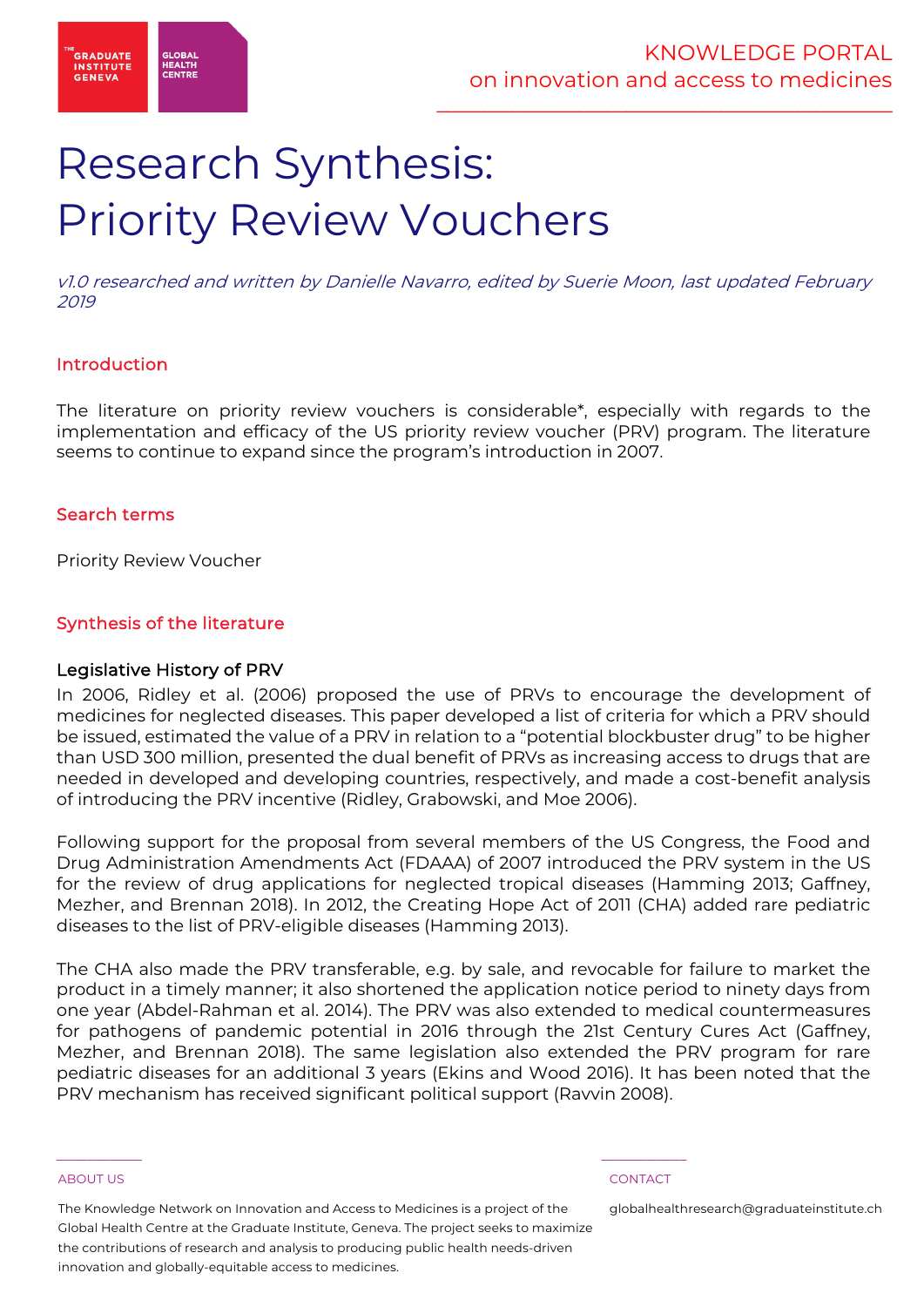

# Features of PRVs

Most of the literature discuss the basic features of the PRV including (i) that the award of a PRV is granted upon a successful approval of a medicine for any of the eligible diseases or conditions, (ii) the privilege of expedited review, that is 6 months instead of the usual 10 months or so review period, of any medicine application brought by virtue of the awarded PRV, (iii) the ability to sell the awarded PRV to other entities (transferability) and (iv) the absence of or minimal direct financial costs to taxpayers with respect to the implementation of the PRV program. In order to be eligible for a PRV the tropical disease medicine application must pertain to a new chemical entity that is not yet offered for sale in the US (Berman and Radhakrishna 2017).

Other PRV features include: the provision permitting the list of eligible diseases to be updated (Anderson 2009), the requirement to pay user fees when claiming the PRV privilege and the corresponding amounts paid from 2011 to 2018, the proviso that the PRV does not guarantee an affirmative decision on the application nor that the decision of the review process will be issued within the target six-month period (Hamming 2013; Gaffney, Mezher, and Brennan 2018), considering that certain applications may require further clarifications or tests (Moe, Grabowski and Ridley 2009). It is noted that the user fee covers the cost for implementing the program and thus, removes the direct financial burden from the government and taxpayers (Hoffman and So 2015). Berdud, Towse and Kettler (2016), focusing on malaria research and development, argued that the PRV user fees may be steep for some entities such as small and medium enterprises or not-for-profit organizations (Berdud, Towse and Kettler 2016).

# Expected Benefits

Among the expected benefits of the PRV are an increase in R&D activities for the target diseases (Ehrenheld 2008) and accelerated access to the resulting medicines by patients in developing countries (Sonderholm 2009). Dimitri (2010) provided an economic analysis of the efficacy of PRVs and concluded that, given certain conditions, PRVs would be likely to increase R&D activities (Dimitri 2010). The proponents of the PRV also noted the direct benefits from the PRV for drug developers in the form of expedited review of their applications, or the monetary proceeds from the sale of a PRV (Moe, Grabowski and Ridley 2009). Further, PRVs are also expected to complement other drug development initiatives (Grabowski, Ridley, and Moe 2008).

### PRVs as Issued and Market Value

Gaffney, Mezher, and Brennan (2018) listed the PRVs that were issued by the FDA from 2009 to 2018, including for which diseases and their respective status (whether they have been used, sold or remain to be used) (Gaffney, Mezher, and Brennan 2018). They compiled the known amounts for which the issued PRVs had been purchased. It was noted that, until 2015, the sales price of a PRV increased but starting in 2016 the prices decreased. Prices have ranged between USD 67 million and USD 350 million (Gaffney, Mezher, and Brennan 2018). Stefanakis et al. (2012) determined that there are 35 drugs under clinical development that would qualify under the PRV program between 2011 to 2020, yielding an estimated 1 or 2 PRVs annually (Stefanakis et al. 2012). Robertson estimated the floor price of a PRV, (upon sale to a third-party), depending on the number of PRVs awarded per year (Robertson 2016).

Robertson et al. (2012) conducted an online survey of for-profit companies that run programs dealing with diseases covered by the PRV. The survey results indicated that the PRV is one, but

#### ABOUT US CONTACT AND RESERVE THE RELEASE OF THE RELEASE OF THE RELEASE OF THE RELEASE OF THE RELEASE OF THE RELEASE OF THE RELEASE OF THE RELEASE OF THE RELEASE OF THE RELEASE OF THE RELEASE OF THE RELEASE OF THE RELEASE O

The Knowledge Network on Innovation and Access to Medicines is a project of the Global Health Centre at the Graduate Institute, Geneva. The project seeks to maximize the contributions of research and analysis to producing public health needs-driven innovation and globally-equitable access to medicines.

 $\frac{1}{2}$  , and the set of the set of the set of the set of the set of the set of the set of the set of the set of the set of the set of the set of the set of the set of the set of the set of the set of the set of the set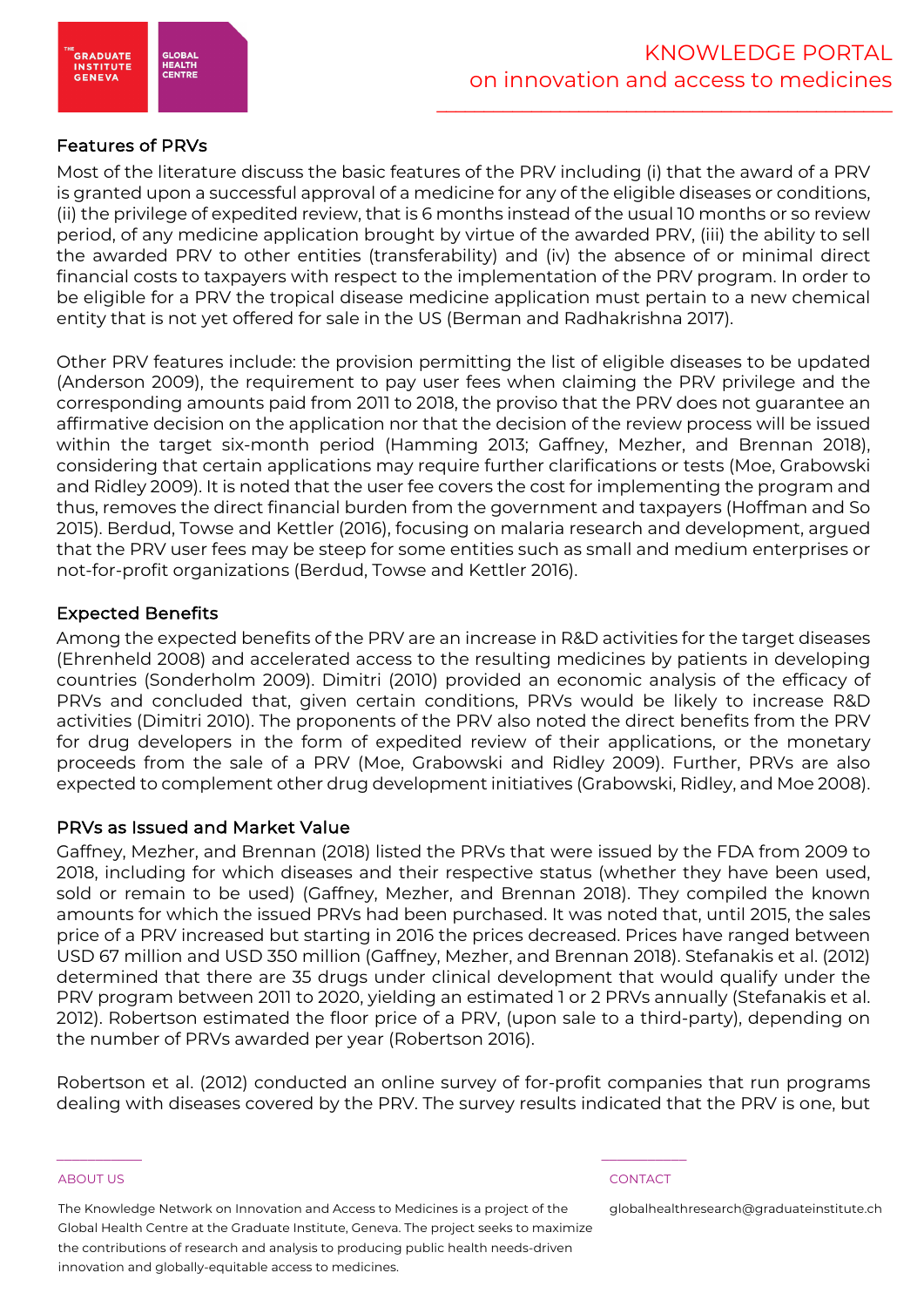

not the only, factor companies consider when deciding to engage in R&D for neglected tropical diseases (Robertson et al. 2012).

Ekins and Wood (2016) argued that the PRV is the main expected source of financial return for a small company engaged in drug R&D for rare diseases such as Sanfillipo Syndrome, which does not have a large patient base (Ekins and Wood 2016). It was also noted that the possibility of a PRV award upon approval of moxidectin for the treatment of onchocerciasis was a consideration for the Global Health Investment Fund in funding the drug's US FDA registration by the nonprofit organization Medicines Development for Global Health (Kuesel 2016).

# **Critiques**

Some papers have made several critiques of PRVs. Mostaghim and Kesselheim (2016) and Sinha and Kesselheim (2016) argued that the PRV program has not yet shown any quantifiable impact with respect to increasing R&D on tropical diseases. It has also been observed that a survey of drugs being developed for neglected diseases from 2000 to 2014 indicated that "[t]he proportion of neglected tropical disease drugs among all products in development decreased by 1.74% per year (95% CI, -13.86% to 12.87%) before the voucher was created and decreased by 1.73% per year (95% CI, -12.75% to 10.27%) after the voucher was created" (Jain et al. 2017).

Other critiques include: that the PRV system more possibly functions as a reward for organizations that already have medicines at the late stages of the development pipeline and not as an incentive for the conduct of new R&D activities on neglected disease medicines (Ravvin 2008). It is also seen as an unsustainable mechanism because it mainly relies on US patients paying indirectly for the PRV (Sonderholm 2009). Another criticism of the PRV program is that, while it may boost drug development on the eligible diseases and conditions, this does not necessarily translate into availability or affordability of the drugs to the populations in need of them (Gaffney, Mezher, and Brennan 2018; Sonderholm 2009; Kesselheim, Maggs, and Sarpatwari 2015). Kesselheim (2008) argued that the PRV is an inefficient incentive tool since research on neglected tropical diseases is usually made by small, rather than large, pharmaceutical companies having "limited drug portfolios" and who will not likely use the awarded PRV (Kesselheim 2008) (this argument was made before the PRV was revised to become transferable).

The question has also been raised as to whether loopholes in the legislation allow companies to obtain a PRV without having conducted any R&D. For example, Sunyoto, Potet, and Boelaert (2018) and Doshi (2014) questioned whether the company Knight Therapeutics should have received a PRV for the approval of the drug miltefosine (for treating leishmaniasis), considering that public and philanthropic actors largely funded the development of this drug, and that it had already obtained regulatory approval outside the US (Sunyoto, Potet, and Boelaert 2018; Doshi 2014). Kesselheim (2009) proposed that funding be granted directly to those entities and individuals conducting medicines research for neglected diseases instead of spending the additional amounts on medicines that obtained faster marketing approval with a PRV (Kesselheim 2009). Lexchin (2010) concluded that the PRV system, with respect to neglected diseases, may be best replaced with another incentive mechanism for R&D (Lexchin 2010). This latter view was echoed by Muthyala (2011) as to the suitability of the PRV for orphan drugs (Muthyala 2011).

#### ABOUT US CONTACT AND RESERVE THE RELEASE OF THE RELEASE OF THE RELEASE OF THE RELEASE OF THE RELEASE OF THE RELEASE OF THE RELEASE OF THE RELEASE OF THE RELEASE OF THE RELEASE OF THE RELEASE OF THE RELEASE OF THE RELEASE O

The Knowledge Network on Innovation and Access to Medicines is a project of the Global Health Centre at the Graduate Institute, Geneva. The project seeks to maximize the contributions of research and analysis to producing public health needs-driven innovation and globally-equitable access to medicines.

 $\frac{1}{2}$  , and the set of the set of the set of the set of the set of the set of the set of the set of the set of the set of the set of the set of the set of the set of the set of the set of the set of the set of the set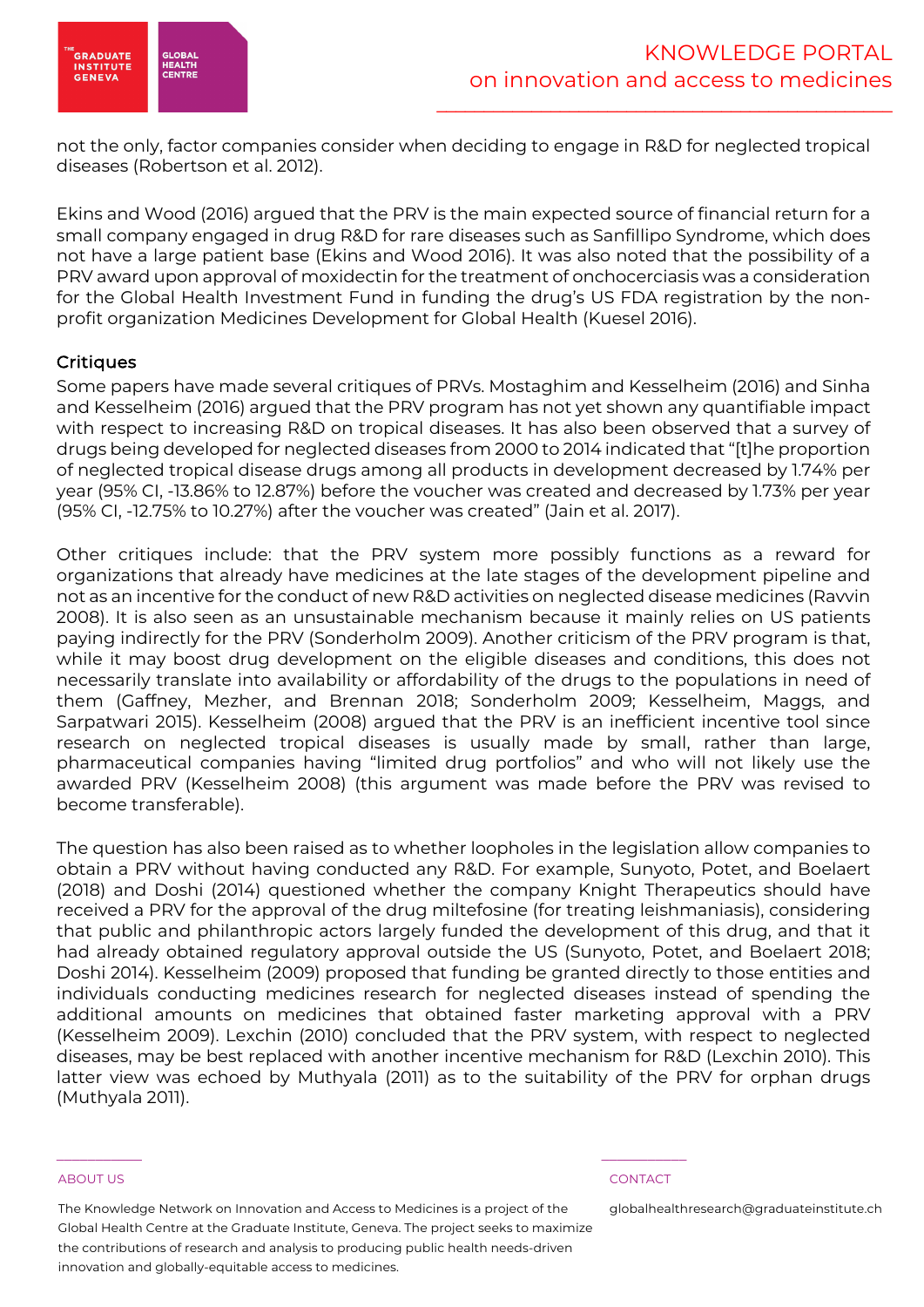

### PRVs in the Future

Proposals for changes to improve the PRV system include: (i) the imposition of "access commitments" on the PRV awardee, (ii) requiring that the medicine eligible for PRV award be newly introduced worldwide instead of just in the United States market (Mostaghim and Kesselheim 2016), (iii) three PRVs should be awarded instead of just one to increase its "economic incentive"; (iv) that no orphan drug tax credit be granted on top of a PRV award; and (v) that the future PRV law require a waiver of patent rights over the neglected tropical disease medicine (Sonderholm 2009).

The adoption of the PRV system in Europe has been proposed, with the estimated value of the PRV expected to be similar to that in the US (Ridley and Sánchez 2010), but experts on orphan drug development caution that the expected benefits of adopting this program must be weighed against significant costs related to the system (Picavet, Cassiman, and Simoens 2012). PRVs have also been suggested as an incentive to develop new antibiotics for antimicrobial resistance (AMR) (Sciarretta et al. 2016).

The website http://www.priorityreviewvoucher.org/ provides extensive information on the PRV, and is maintained by David Ridley (one of the original proponents of the PRV).

# Research gaps

• Analysis regarding the extent to which PRVs increase R&D efforts over business-as-usual in targeted diseases, and whether or how they shape R&D decision-making

Research on the extent to which products covered by PRVs are made available, manufactured and distributed to the public, and at what price

# Cited papers with abstracts

Abdel-Rahman, Susan, Jasziane Tolbert, Jennifer Goldman, and Ralph Kauffman. 2014. "The Creating Hope Act: What Is Old Is New Again." Pediatric Health, Medicine and Therapeutics, June, 49. https://doi.org/10.2147/PHMT.S46069.

Abstract: The Creating Hope Act, passed as part of the Food and Drug Administration Safety and Innovation Act of 2012, is among the newest laws intended to foster drug development for rare and neglected diseases in children. The act expands the priority review voucher incentive that first appeared in the Food and Drug Administration Amendments Act of 2007 and was intended to stimulate the development of products for the prevention and treatment of tropical diseases. Notably, legislative and regulatory initiatives aimed at enhancing drug development both for use in children and for rare diseases have intermittently emerged over the past 3 decades. This manuscript provides an overview of related legislation that has preceded the Creating Hope Act and examines the potential impact of the new act in the context of the outcomes that have been observed with the earlier initiatives.

Link: https://www.dovepress.com/the-creating-hope-act-what-is-old-is-new-again-a17096

#### ABOUT US CONTACT AND RESERVE THE RELEASE OF THE RELEASE OF THE RELEASE OF THE RELEASE OF THE RELEASE OF THE RELEASE OF THE RELEASE OF THE RELEASE OF THE RELEASE OF THE RELEASE OF THE RELEASE OF THE RELEASE OF THE RELEASE O

The Knowledge Network on Innovation and Access to Medicines is a project of the Global Health Centre at the Graduate Institute, Geneva. The project seeks to maximize the contributions of research and analysis to producing public health needs-driven innovation and globally-equitable access to medicines.

 $\frac{1}{2}$  , and the set of the set of the set of the set of the set of the set of the set of the set of the set of the set of the set of the set of the set of the set of the set of the set of the set of the set of the set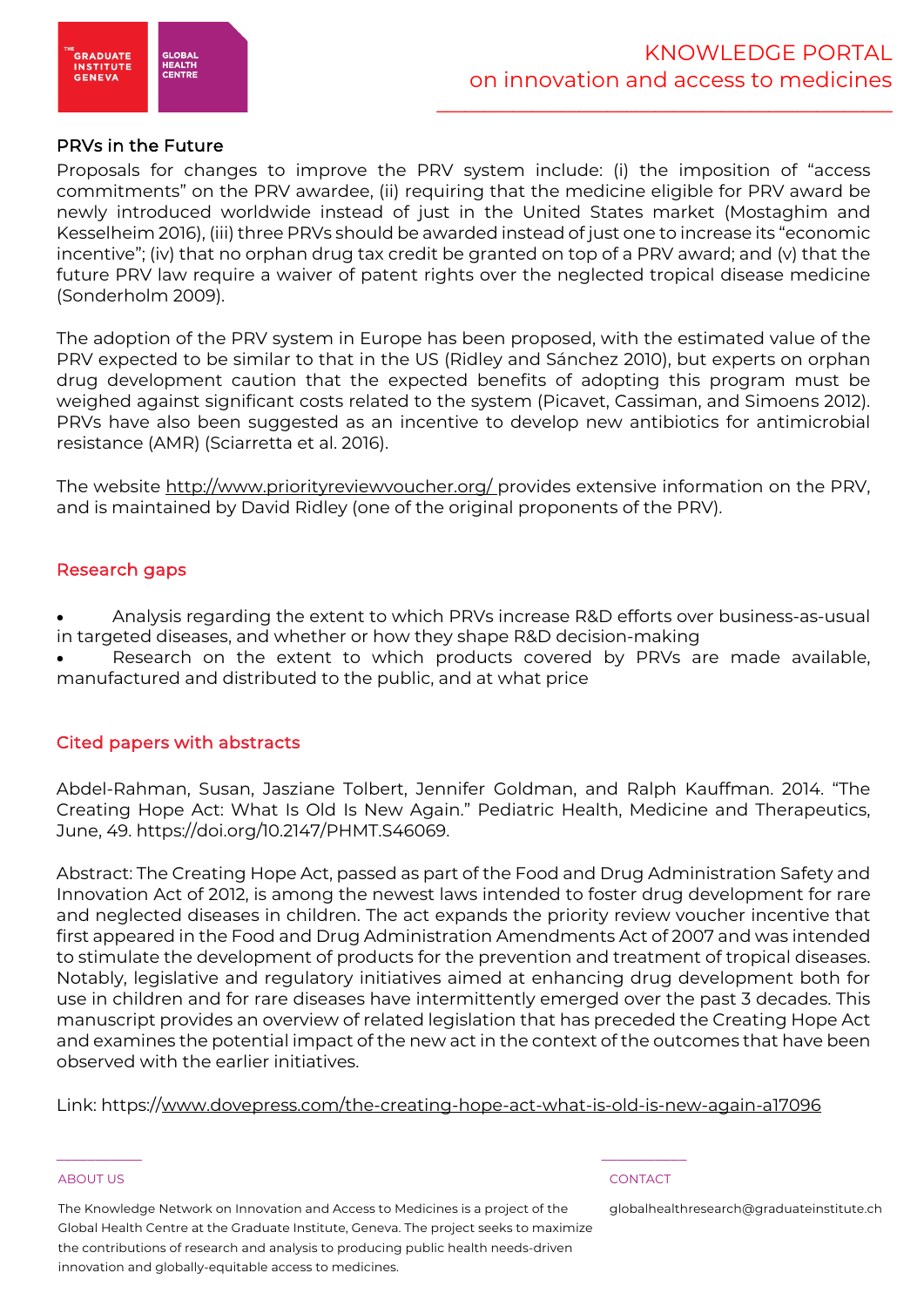

Anderson, Gerard F. 2009. "Spurring New Research For Neglected Diseases." Health Affairs 28 (6): 1750–59. https://doi.org/10.1377/hlthaff.28.6.1750.

Abstract: A very small proportion of global spending for biomedical research is for neglected diseases. However, neglected diseases account for a sizable percentage of the global burden of disease, especially in low-income countries. For-profit pharmaceutical and biotech companies are unlikely to conduct significant additional research on neglected diseases without financial incentives. This paper examines the benefits of providing a tax credit to encourage companies to conduct preclinical research on neglected diseases in the laboratory or in animals. This strategy could lead to a new generation of treatment options for the people in low-income countries who are susceptible to neglected diseases.

# Link: https://www.healthaffairs.org/doi/pdf/10.1377/hlthaff.28.6.1750

Berdud, Mikel, Adrian Towse, and Hannah Kettler. 2016. "Fostering Incentives for Research, Development, and Delivery of Interventions for Neglected Tropical Diseases: Lessons from Malaria." Oxford Review of Economic Policy 32 (1): 64–87. https://doi.org/10.1093/oxrep/grv039.

Abstract: Making existing medical technologies accessible and incentivizing the development of new medicines for neglected diseases are major global health policy challenges. Where market incentives are not enough, additional policies and incentives are required to engage the private and public sectors. There have been major advances in tackling global health issues in the last decade with increasing funding for R&D for neglected diseases from high-income countries and from private foundations. Malaria is an illustrative example of both great progress and of continuing challenge. This paper reviews relevant incentives for progress towards malaria control, elimination, and eradication. We describe in depth the most relevant incentives―product development partnerships (PDPs), open source databases (OSDs), priority review vouchers (PRVs), and advance market commitments (AMCs). Finally we evaluate their achievements―existing anti-malarial tools and interventions―and discuss the R&D incentives required to generate further interventions to meet the malaria eradication goal and tackle neglected diseases.

# Link: https://academic.oup.com/oxrep/article/32/1/64/2452866

Berman, Jonathan, and Tanya Radhakrishna. 2017. "The Tropical Disease Priority Review Voucher: A Game-Changer for Tropical Disease Products." The American Journal of Tropical Medicine and Hygiene 96 (1): 11–13. https://doi.org/10.4269/ajtmh.16-0099.

Abstract: The Neglected Tropical Disease Voucher Program is a Congressionally-mandated program intended to promote approval of products for tropical diseases because it provides spectacular financial compensation consequent to FDA approval of a priority product. Three drug approvals– artemether/lumifantrine for malaria, bedaquiline for multidrug resistant tuberculosis, miltefosine for leishmaniasis–have received Tropical Disease Vouchers to date. We give our view of the type of products that might qualify for a Tropical Disease Voucher, financial considerations in venturing capital to support product development, clinical ramifications of a successful product approval, and an overall evaluation of the Program.

#### ABOUT US CONTACT AND RESERVE THE RELEASE OF THE RELEASE OF THE RELEASE OF THE RELEASE OF THE RELEASE OF THE RELEASE OF THE RELEASE OF THE RELEASE OF THE RELEASE OF THE RELEASE OF THE RELEASE OF THE RELEASE OF THE RELEASE O

The Knowledge Network on Innovation and Access to Medicines is a project of the Global Health Centre at the Graduate Institute, Geneva. The project seeks to maximize the contributions of research and analysis to producing public health needs-driven innovation and globally-equitable access to medicines.

 $\frac{1}{2}$  , and the set of the set of the set of the set of the set of the set of the set of the set of the set of the set of the set of the set of the set of the set of the set of the set of the set of the set of the set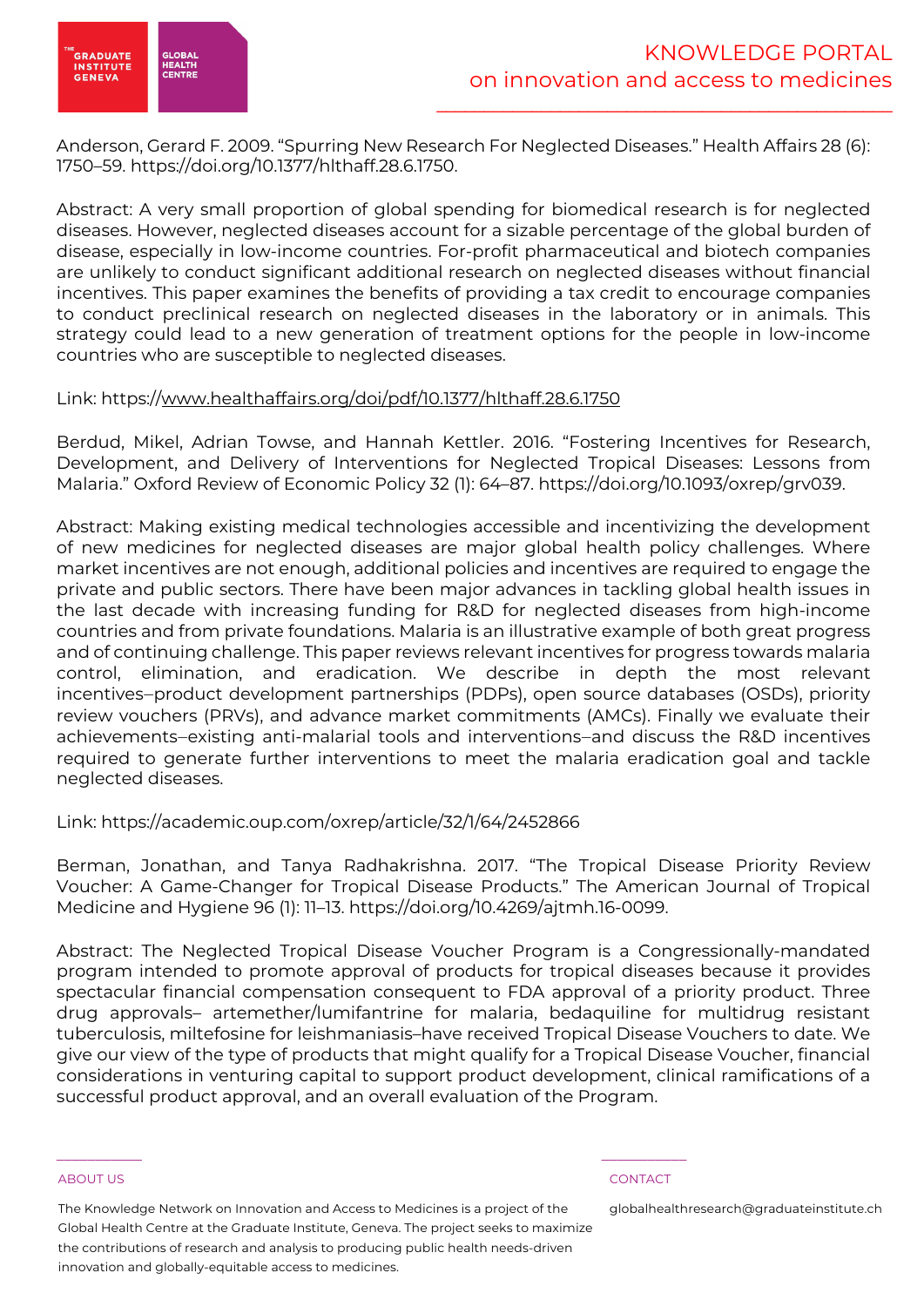

# Link: https://www.ajtmh.org/content/journals/10.4269/ajtmh.16-0099

Dimitri, Nicola. 2010. "The Economics of Priority Review Vouchers." Drug Discovery Today 15 (21– 22): 887–9. https://doi.org/10.1016/j.drudis.2010.08.008.

### Abstract: Not available

# Link: https://www.sciencedirect.com/science/article/pii/S1359644610002680

Doshi, P. 2014. "US Incentive Scheme for Neglected Diseases: A Good Idea Gone Wrong?" BMJ 349 (jul21 1): g4665–g4665. https://doi.org/10.1136/bmj.g4665.

### Abstract: Not available

# Link: https://www.bmj.com/content/349/bmj.g4665.long

Ehrenheld, Joshua. 2008. "Tropical Disease Priority Review Vouchers: Potential Incentives and Opportunities for Generic Manufacturers." Journal of Generics Medicines 5: 353-356. https://doi.org/10.1057/jgm.2008.14.

# Abstract: Not available

# Link:http://go.galegroup.com/ps/i.do?ty=as&v=2.1&u=hei&it=DIourl&s=RELEVANCE&p=EAIM&qt =SN%7E 1741-1343%7E%7ETI%7E%22Tropical+disease+priority+review%22%7E%7EVO%7E5%7E%7ESP%7E3

53%7E%7EIU%7E4&lm=DA%7E120080000&sw=w

Ekins, Sean, and Jill Wood. 2016. "Incentives for Starting Small Companies Focused on Rare and Neglected Diseases." Pharmaceutical Research 33 (4): 809–15. https://doi.org/10.1007/s11095-015- 1841-9.

Abstract: Starting biotech or pharmaceutical companies is traditionally thought to be based around a scientist, their technology platform or a clinical candidate spun out from another company. Between us we have taken a different approach and formed two small early stage companies after initially leveraging the perspective of a parent with a child with a lifethreatening rare disease. Phoenix Nest (http://www.phoenixnestbiotech.com/) was co-founded to work on treatments for Sanfilippo syndrome a devastating neurodegenerative lysosomal storage disorder. In the space of just over 3 years we have built up collaborations with leading scientists in academia and industry and been awarded multiple NIH small business grants. The second company, Collaborations Pharmaceuticals Inc. (http://www.collaborationspharma.com/) was founded to address some of the other 7000 or so rare diseases as well as neglected infectious diseases. The Rare Pediatric Disease Priority Review Voucher is likely the most important incentive for companies working on rare diseases with very small populations. This may also be partially responsible for the recent acquisitions of rare disease companies with late stage candidates. Lessons learned in the process of starting our companies are that rare disease parents or patients can readily partner with a scientist and fund research through NIH grants rather than venture capital or angel investors initially. This process may be slow so patience and

#### ABOUT US AND RESERVE TO A RESERVE THE SERVE TO A RESERVE THE SERVE TO A RESERVE THAT A RESERVE TO A RESERVE TO

The Knowledge Network on Innovation and Access to Medicines is a project of the Global Health Centre at the Graduate Institute, Geneva. The project seeks to maximize the contributions of research and analysis to producing public health needs-driven innovation and globally-equitable access to medicines.

 $\frac{1}{2}$  , and the set of the set of the set of the set of the set of the set of the set of the set of the set of the set of the set of the set of the set of the set of the set of the set of the set of the set of the set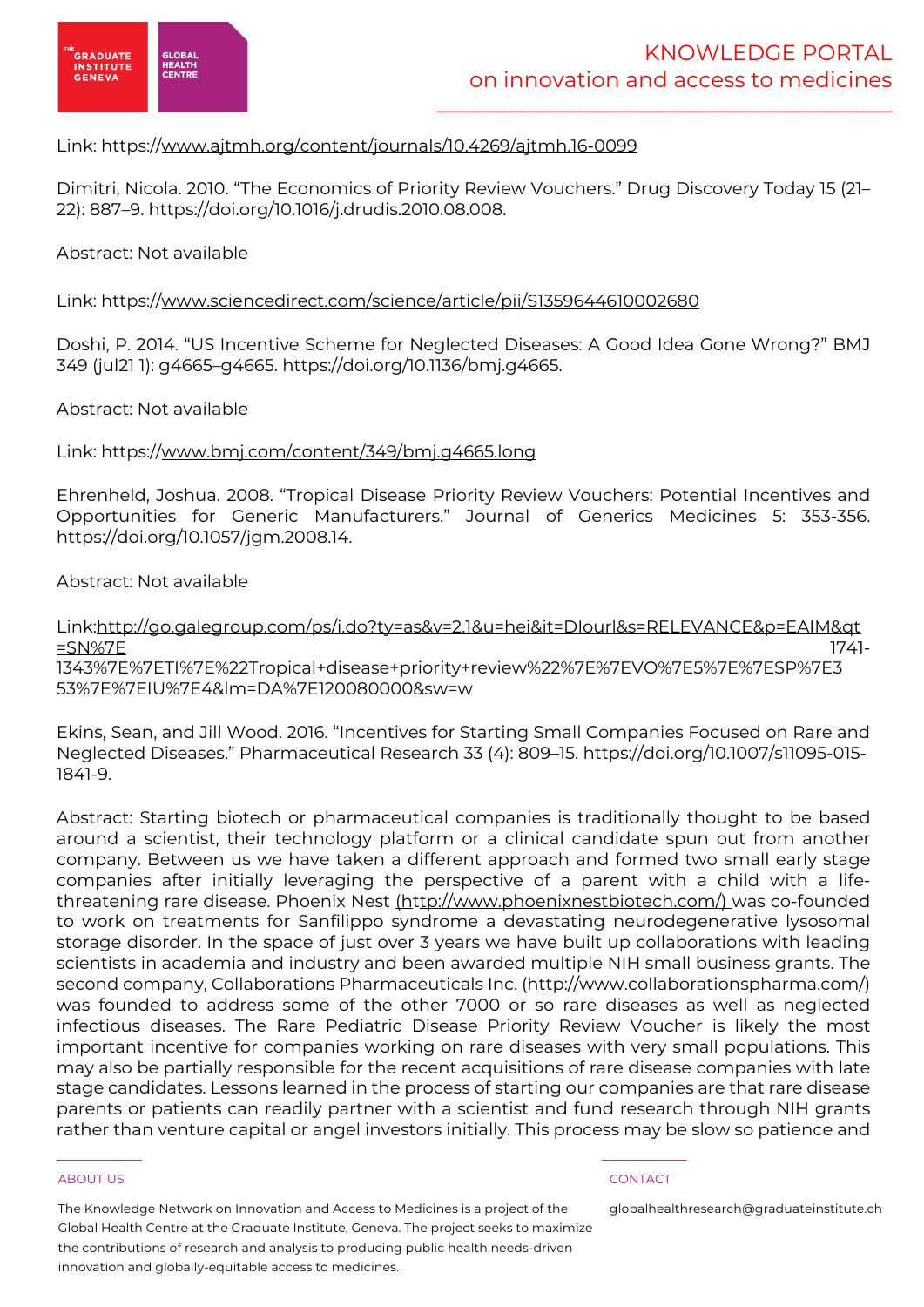

perseverance is key. We would encourage other pharmaceutical scientists to meet rare disease parents, patients or advocates and work with them to further the science on their diseases and create a source of future drugs.

Link: https://link.springer.com/article/10.1007/s11095-015-1841-9

Gaffney, Alexander, Michael Mezher, and Zachary Brennan. 2018. "Regulatory Explainer: Everything You Need to Know About FDA's Priority Review Vouchers." https://www.raps.org/regulatory- focus/news-articles/2017/12/regulatory-explainer-everythingyou-need-to-know-about-fdas-priority- review-vouchers.

Abstract: Not available

Link:https://www.raps.org/regulatory-focus/news-articles/2017/12/regulatory-explainereverything- you-need-to-know-about-fdas-priority-review-vouchers

Grabowski, Henry G., David B. Ridley, and Jeffrey L Moe. 2008. "Priority Review Vouchers to Encourage Innovation for Neglected Diseases." http://petrieflom.law.harvard.edu/assets/publications/Grabowski\_Priority\_Review\_Vouchers\_to\_ Enco urage\_Innovation\_for\_Negleted\_Diseases.pdf.

Abstract: Not available

Link:http://petrieflom.law.harvard.edu/assets/publications/Grabowski\_Priority\_Review\_Voucher s\_to\_Enco urage\_Innovation\_for\_Negleted\_Diseases.pdf

Hamming, Lesley. 2013. "The Promise of Priority Review Vouchers as a Legislative Tool to Encourage Drugs for Neglected Diseases." Duke Law & Technology Review, 11 (2): 390-412.

Abstract: Despite the intellectual property system's success in promoting the economic wellbeing of the United States, this system has not achieved all socially valuable ends. Insufficient treatments are applied both to diseases endemic in developing countries, such as malaria, and rare diseases, such as rare childhood cancers. Several legislative tools aim to promote socially valuable drugs and biologics through market incentives. The priority review voucher (PRV) program is the latest and most unique of these legislative tools aimed at encouraging the development of drugs for neglected diseases without burdening taxpayers. The Creating Hope Act-recently signed into law as part of the Food & Drug Administration Safety & Innovation Actextends the PR V program to rare pediatric diseases. This Issue Brief argues that some provisions in this new legislation may result in undesirable collateral effects that could prevent the legislation from fulfilling its objective of encouraging investment in treatments for rare pediatric diseases.

Link:https://heinonline.org/HOL/Page?handle=hein.journals/dltr11&div=15&g\_sent=1&casa\_token =&collec tion=journals

The Knowledge Network on Innovation and Access to Medicines is a project of the Global Health Centre at the Graduate Institute, Geneva. The project seeks to maximize the contributions of research and analysis to producing public health needs-driven innovation and globally-equitable access to medicines.

 $\frac{1}{2}$  , and the set of the set of the set of the set of the set of the set of the set of the set of the set of the set of the set of the set of the set of the set of the set of the set of the set of the set of the set

#### ABOUT US CONTACT AND RESERVE THE RELEASE OF THE RELEASE OF THE RELEASE OF THE RELEASE OF THE RELEASE OF THE RELEASE OF THE RELEASE OF THE RELEASE OF THE RELEASE OF THE RELEASE OF THE RELEASE OF THE RELEASE OF THE RELEASE O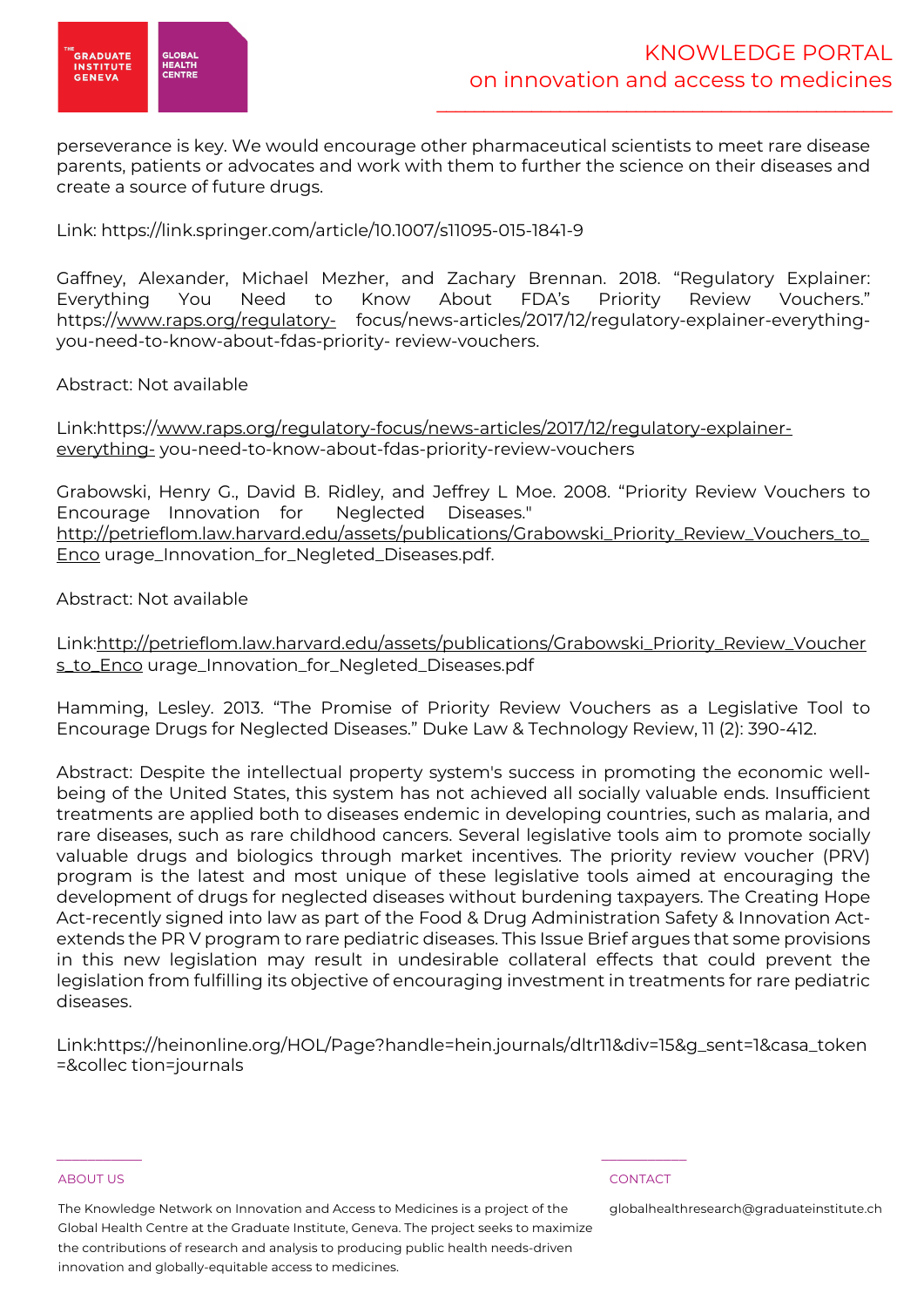

Hoffman, Steven J., and Karen So. 2015. "Assessing 15 Proposals for Promoting Innovation and Access to Medicines Globally." Annals of Global Health 80 (6): 432. https://doi.org/10.1016/j.aogh.2015.02.004.

Abstract: Background: There is widespread recognition that the existing global systems for innovation and access to medicines need reform. Billions of people do not have access to the medicines they need, and market failures prevent new drugs from being developed for diseases that primarily affect the global poor. The World Health Organization's Consultative Expert Working Group on Research and Development: Financing and Coordination (CEWG) analyzed numerous proposals for reform. The aim of this article is to build on these previous inquiries.

Methods: We conducted a structured analysis that grouped proposals into five broad opportunities for global policy reform to help researchers and decision makers to meaningfully evaluate each proposal in comparison with similar proposals. Proposals were also analyzed along three important dimensions — potential health impact, financial implications, and political feasibility — further facilitating the comparison and application of this information.

Findings: Upon analysis, no one solution was deemed a panacea, as many (often competing) considerations need to be taken into account. However, some proposals, particularly product development partnership and prizes, appeared more promising and feasible at this time and deserve further attention.

Conclusion: More research is needed into the effectiveness of these mechanisms and their transferability across jurisdictions.

# Link: https://www.sciencedirect.com/science/article/pii/S2214999615000090

Jain, Nina, Thomas Hwang, Jessica M. Franklin, and Aaron S. Kesselheim. 2017. "Association of the Priority Review Voucher With Neglected Tropical Disease Drug and Vaccine Development." JAMA 318 (4): 388. https://doi.org/10.1001/jama.2017.7467.

Abstract: Not available

Link: https://jamanetwork.com/journals/jama/fullarticle/2645091

Kesselheim, Aaron S., Lara R. Maggs, and Ameet Sarpatwari. 2015. "Experience With the Priority Review Voucher Program for Drug Development." JAMA 314 (16): 1687. https://doi.org/10.1001/jama.2015.11845.

Abstract: Not available

Link: https://jamanetwork.com/journals/jama/fullarticle/2448719

Kesselheim, Aaron S. 2009. "Priority Review Vouchers: An Inefficient and Dangerous Way to Promote Neglected-Disease Drug Development." Clinical Pharmacology & Therapeutics 85 (6): 573– 75. https://doi.org/10.1038/clpt.2009.50.

#### ABOUT US CONTACT AND RESERVE THE RELEASE OF THE RELEASE OF THE RELEASE OF THE RELEASE OF THE RELEASE OF THE RELEASE OF THE RELEASE OF THE RELEASE OF THE RELEASE OF THE RELEASE OF THE RELEASE OF THE RELEASE OF THE RELEASE O

The Knowledge Network on Innovation and Access to Medicines is a project of the Global Health Centre at the Graduate Institute, Geneva. The project seeks to maximize the contributions of research and analysis to producing public health needs-driven innovation and globally-equitable access to medicines.

 $\frac{1}{2}$  , and the set of the set of the set of the set of the set of the set of the set of the set of the set of the set of the set of the set of the set of the set of the set of the set of the set of the set of the set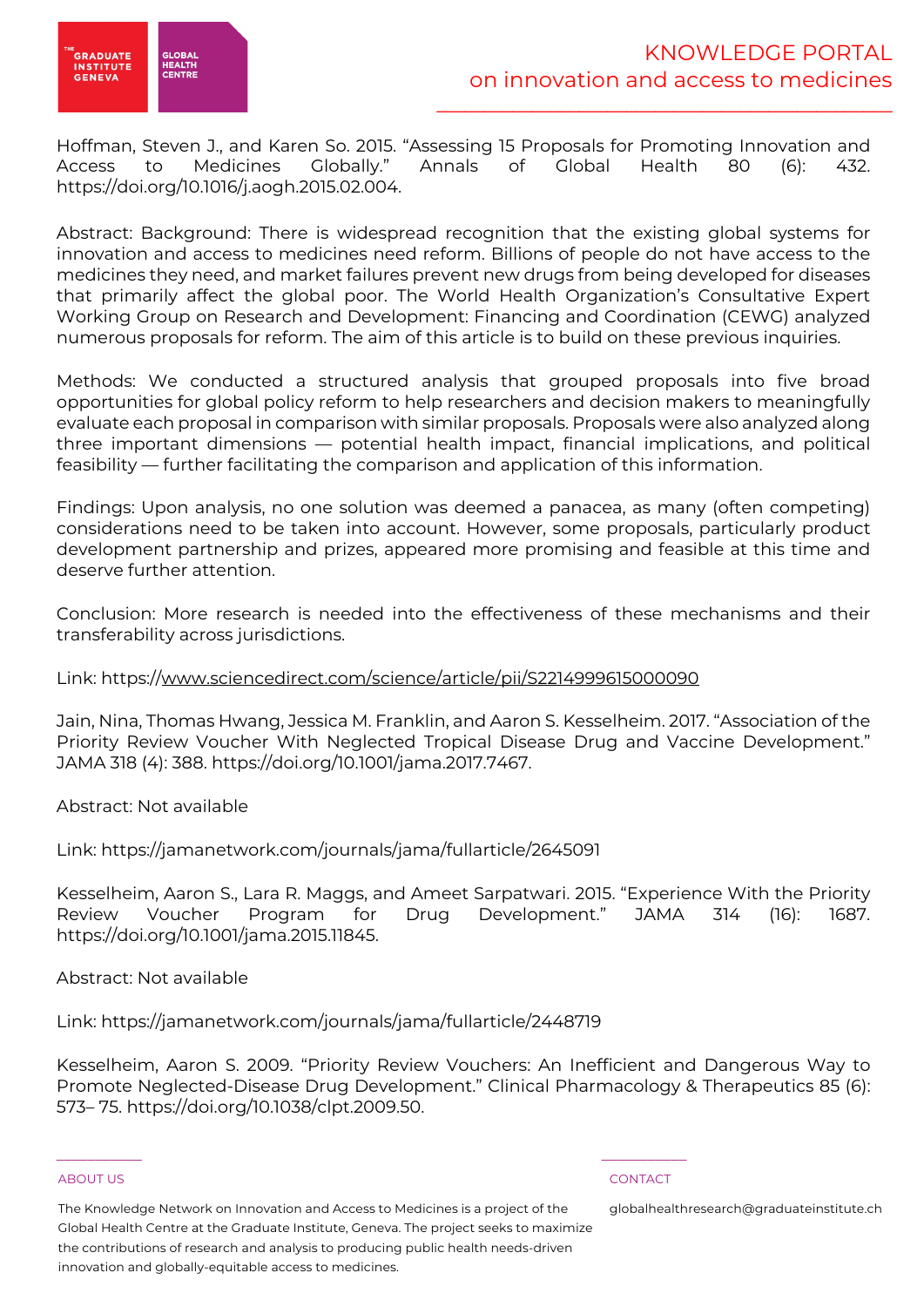

### Abstract: Not available

Link: https://ascpt.onlinelibrary.wiley.com/doi/full/10.1038/clpt.2009.50

Kesselheim, Aaron S. 2008. "Drug Development for Neglected Diseases — The Trouble with FDA Review Vouchers." New England Journal of Medicine 359 (19): 1981–83. https://doi.org/10.1056/NEJMp0806684.

Abstract: Not available

Link: https://www.nejm.org/doi/full/%2010.1056/NEJMp0806684

Kuesel, Annette C. 2016. "Research for New Drugs for Elimination of Onchocerciasis in Africa." International Journal for Parasitology: Drugs and Drug Resistance 6 (3): 272–86. https://doi.org/10.1016/j.ijpddr.2016.04.002.

Abstract: Onchocerciasis is a parasitic, vector borne disease caused by the filarial nematode Onchocerca volvulus. More than 99% of the population at risk of infection live in Africa. Onchocerciasis control was initiated in West Africa in 1974 with vector control, later complemented by ivermectin mass drug administration and in the other African endemic countries in 1995 with annual community directed treatment with ivermectin (CDTI.) This has significantly reduced infection prevalence. Together with proof-of-concept for onchocerciasis elimination with annual CDTI from foci in Senegal and Mali, this has resulted in targeting onchocerciasis elimination in selected African countries by 2020 and in 80% of African countries by 2025. The challenges for meeting these targets include the number of endemic countries where conflict has delayed or interrupted control programmes, cross-border foci, potential emergence of parasite strains with low susceptibility to ivermectin and co-endemicity of loiasis, another parasitic vector borne disease, which slows down or prohibits CDTI implementation. Some of these challenges could be addressed with new drugs or drug combinations with a higher effect on Onchocercavolvulus than ivermectin. This paper reviews the path from discovery of new compounds to their qualification for large scale use and the support regulatory authorities provide for development of drugs for neglected tropical diseases. The status of research for new drugs or treatment regimens for onchocerciasis along the path to regulatory approval and qualification for large scale use is reviewed. This research includes new regimens and combinations of ivermectin and albendazole, antibiotics targeting the O. volvulus endosymbiont Wolbachia, flubendazole, moxidectin and emodepside and discovery of new compounds.

Link:

https://reader.elsevier.com/reader/sd/pii/S221132071630015X?token=1FA178ECB586A9F9AF23CB 8BED3142E76123758FD28001930D0D219F7F64A34FD4600FCCE727B8BA12AADA52B7824BB2

Lexchin, Joel. 2010. "One Step Forward, One Step Sideways? Expanding Research Capacity for Neglected Diseases." BMC International Health and Human Rights 10 (1). https://doi.org/10.1186/1472-698X-10-20.

#### ABOUT US CONTACT AND RESERVE THE RELEASE OF THE RELEASE OF THE RELEASE OF THE RELEASE OF THE RELEASE OF THE RELEASE OF THE RELEASE OF THE RELEASE OF THE RELEASE OF THE RELEASE OF THE RELEASE OF THE RELEASE OF THE RELEASE O

The Knowledge Network on Innovation and Access to Medicines is a project of the Global Health Centre at the Graduate Institute, Geneva. The project seeks to maximize the contributions of research and analysis to producing public health needs-driven innovation and globally-equitable access to medicines.

 $\frac{1}{2}$  , and the set of the set of the set of the set of the set of the set of the set of the set of the set of the set of the set of the set of the set of the set of the set of the set of the set of the set of the set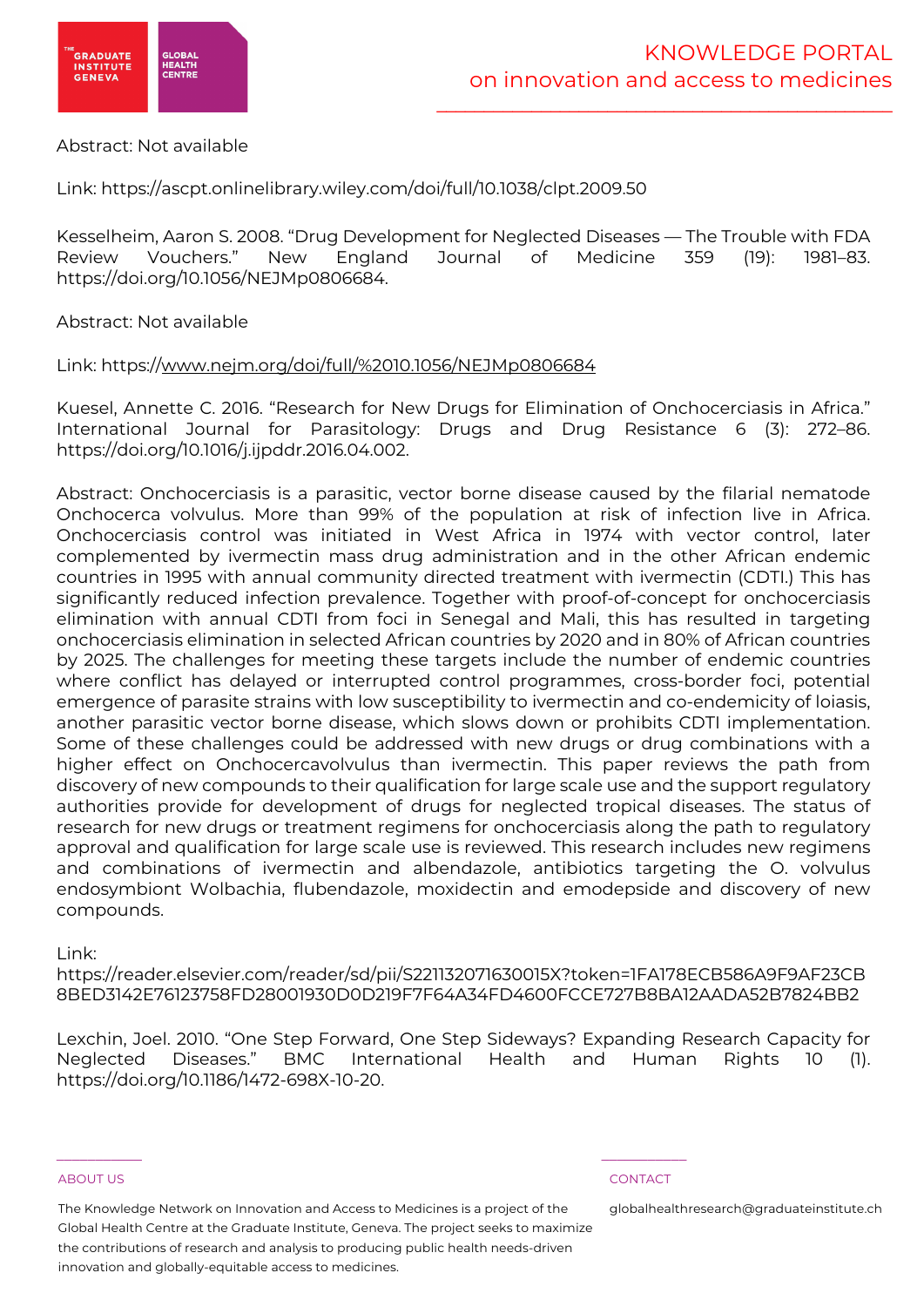

Abstract: Background: There is general agreement, including from the pharmaceutical industry, that current market based methods of generating research into the development of pharmaceutical products that are relevant for developing countries do not work. This conclusion is relevant not just for the most neglected diseases such as leishmaniasis but even for global diseases such as cancer and cardiovascular disease.

Discussion: Stimulating research will mean overcoming barriers such as patent thickets, poor coordination of research activities, exclusive licensing of new technologies by universities and the structural problems that inhibit conducting appropriate clinical trials in developing countries. In addition, it is necessary to ensure that the priorities for research reflect the needs of developing countries and not just donors. This article will explore each of these issues and then look at three emerging approaches to stimulating research -paying for innovation, priority review sales or vouchers and public-private partnerships, - and evaluate their strengths and weaknesses.

Summary: All of the stakeholders agree that there is a pressing need for a major expansion in the level of R&D. Whatever that new model turns out to be, it will have to deal with the 5 barriers outlined in this paper. Finally, none of the three proposals considered here for expanding research is free from major limitations.

Link: https://bmcinthealthhumrights.biomedcentral.com/articles/10.1186/1472-698X-10-20

Moe, Jeffrey, Henry Grabowski and David Ridley. 2009. "FDA Review Vouchers." New England Journal of Medicine. 360(8): 837-838. https://www.nejm.org/doi/full/10.1056/NEJMc086492.

### Abstract: Not available

Link: https://www.nejm.org/doi/full/10.1056/NEJMc086492

Mostaghim, Sana, and Aaron S. Kesselheim. 2016. "Suitability of Expanding the Priority Review Voucher into Rare Disease Drug Development." Expert Opinion on Orphan Drugs 4 (10): 1001–3. https://doi.org/10.1080/21678707.2016.1224711.

Abstract: Not available

# Link: https://www.tandfonline.com/doi/full/10.1080/21678707.2016.1224711

Muthyala, Ramaiah. 2011. "Orphan/Rare Drug Discovery through Drug Repositioning." Drug Discovery Today: Therapeutic Strategies 8 (3–4): 71–76. https://doi.org/10.1016/j.ddstr.2011.10.003.

Abstract: Not available

Link: https://www.sciencedirect.com/science/article/pii/S174067731100043X

 $\frac{1}{2}$  , and the set of the set of the set of the set of the set of the set of the set of the set of the set of the set of the set of the set of the set of the set of the set of the set of the set of the set of the set

Picavet, Eline, David Cassiman, and Steven Simoens. 2012. "Evaluating and Improving Orphan Drug Regulations in Europe: A Delphi Policy Study." Health Policy 108 (1): 1–9. https://doi.org/10.1016/j.healthpol.2012.08.023.

#### ABOUT US CONTACT AND RESERVE THE RELEASE OF THE RELEASE OF THE RELEASE OF THE RELEASE OF THE RELEASE OF THE RELEASE OF THE RELEASE OF THE RELEASE OF THE RELEASE OF THE RELEASE OF THE RELEASE OF THE RELEASE OF THE RELEASE O

The Knowledge Network on Innovation and Access to Medicines is a project of the Global Health Centre at the Graduate Institute, Geneva. The project seeks to maximize the contributions of research and analysis to producing public health needs-driven innovation and globally-equitable access to medicines.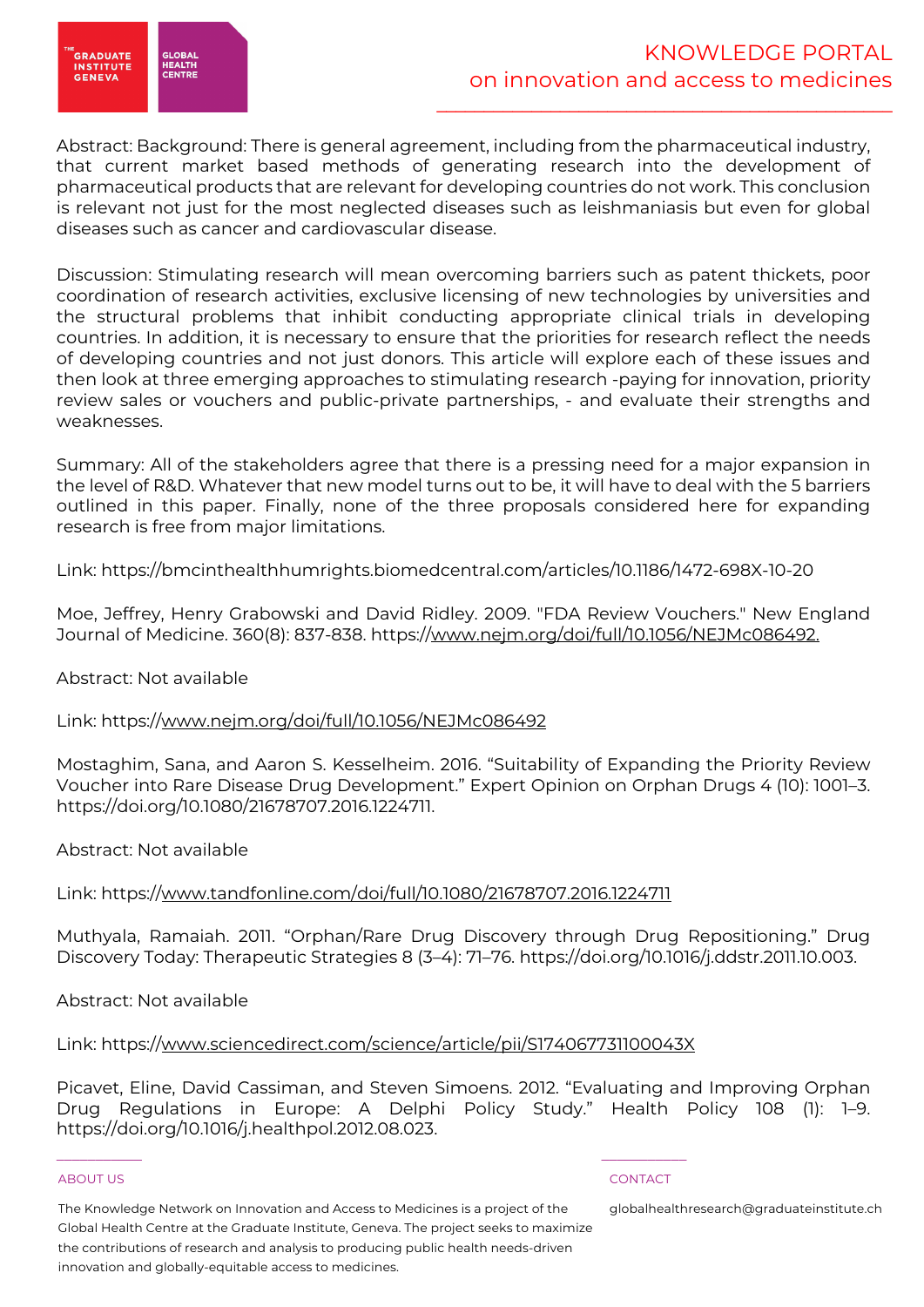

Abstract: To encourage the development of orphan drugs, the European Union has implemented specific policies in 2000. However, the political, social, scientific and economic context has changed since the implementation of these policies. For that reason, the aim of this article is to evaluate orphan drug policies in Europe. Firstly, key issues on the orphan drug policy were identified based on desk research. Secondly, a Delphi policy study with 47 European orphan drug experts from different backgrounds was carried out to explore these issues. In the round one of the Delphi, responses were received from 18 experts (38.3%) and from ten (55.5%) in the round two. Experts agree that the orphan drug policies in Europe have not outlived their usefulness. Additionally, the importance of reducing country-dependent inequalities in patient access to orphan drugs has been emphasized. Still, there is room for further refinement of the orphan drug policies. Within that context, we formulated several policy recommendations (e.g. enforcing the policy that is in place to reduce the period of market exclusivity for profitable orphan drugs, stating the level of clinical evidence needed to authorize orphan drugs, etc.) with the overall goal to optimize patient access to orphan drugs.

# Link: https://www.sciencedirect.com/science/article/pii/S0168851012002461

Ravvin, M. 2008. "Incentivizing Access and Innovation for Essential Medicines: A Survey of the Problem and Proposed Solutions." Public Health Ethics 1 (2): 110–23. https://doi.org/10.1093/phe/phn017.

Abstract: The existing intellectual property regime discourages the innovation of, and access to, essential medicines for the poor in developing countries. A successful proposal to reform the existing system must address these challenges of access and innovation. This essay will survey the problems in the existing pharmaceutical patent system and offer critical analysis of some reform proposals. I will argue that existing mechanisms that are intended to mitigate the harms of the current pharmaceutical patent system, such as bulk buying, differential pricing and compulsory licenses, are inadequate and perhaps even counter-productive over the long-term. Other incentive mechanisms based on push funding, such as government research grants, are inefficient and limited in scope. Pull mechanisms, which offer some reward for successful pharmaceutical innovations, offer a more promising incentive mechanism. I will evaluate three pull mechanisms -- Priority Review Vouchers, Advance Market Commitment (AMC) and the Health Impact Fund -- on the basis of their capacity to incentivize access and innovation, as well as their efficiency and political feasibility. Though the Health Impact Fund appears to be the most promising proposal, more work must be done to overcome challenges of its implementation.

### Link: https://academic.oup.com/phe/article/1/2/110/1449014

Ridley, David B., Henry G. Grabowski, and Jeffrey L. Moe. 2006. "Developing Drugs For Developing Countries." Health Affairs 25 (2): 313–24. https://doi.org/10.1377/hlthaff.25.2.313.

Abstract: Infectious and parasitic diseases create enormous health burdens, but because most of the people suffering from these diseases are poor, little is invested in developing treatments. We propose that developers of treatments for neglected diseases receive a "priority review voucher." The voucher could save an average of one year of U.S. Food and Drug Administration

#### ABOUT US CONTACT AND RESERVE THE RELEASE OF THE RELEASE OF THE RELEASE OF THE RELEASE OF THE RELEASE OF THE RELEASE OF THE RELEASE OF THE RELEASE OF THE RELEASE OF THE RELEASE OF THE RELEASE OF THE RELEASE OF THE RELEASE O

The Knowledge Network on Innovation and Access to Medicines is a project of the Global Health Centre at the Graduate Institute, Geneva. The project seeks to maximize the contributions of research and analysis to producing public health needs-driven innovation and globally-equitable access to medicines.

 $\frac{1}{2}$  , and the set of the set of the set of the set of the set of the set of the set of the set of the set of the set of the set of the set of the set of the set of the set of the set of the set of the set of the set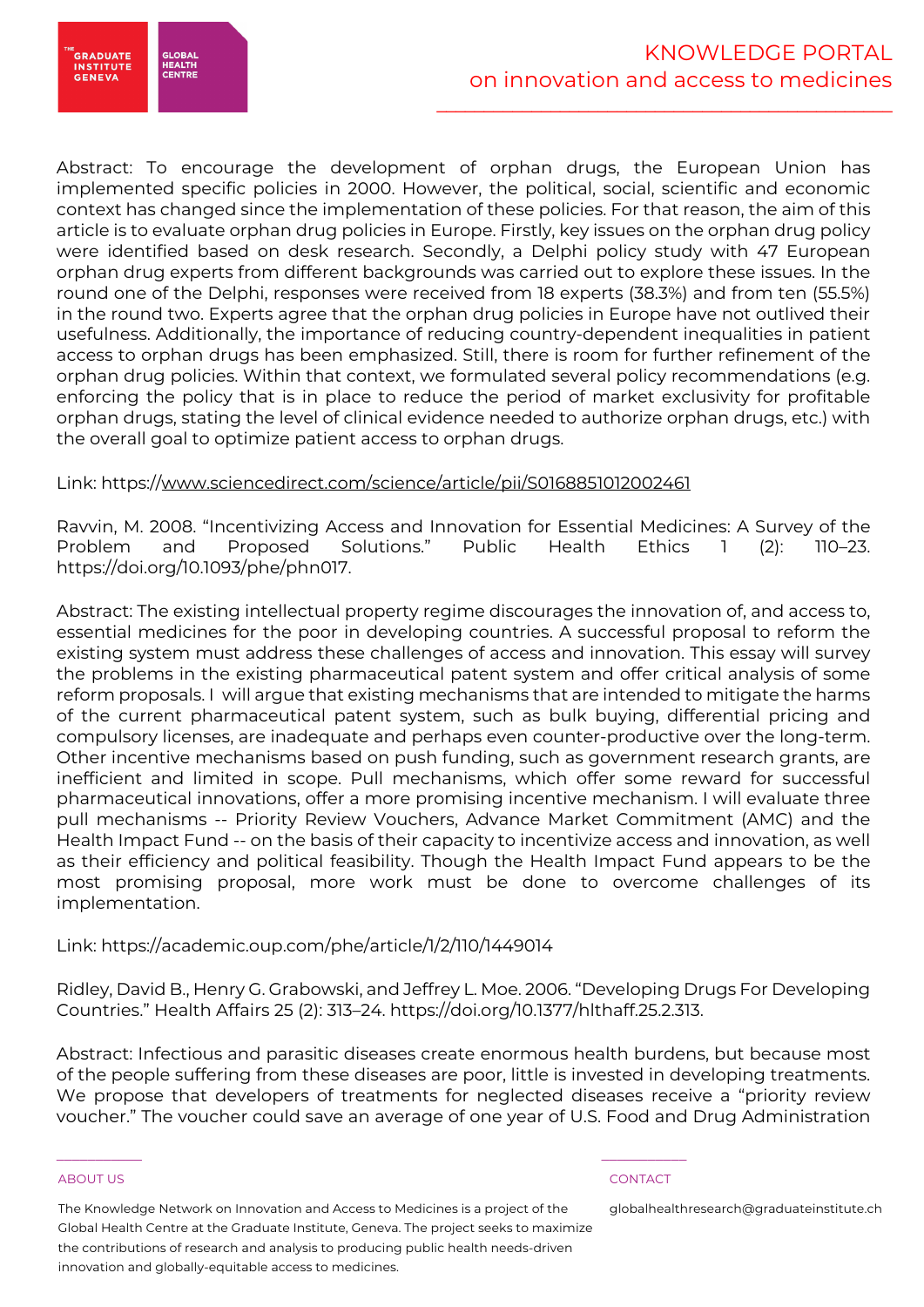

(FDA) review and be sold by the developer to the manufacturer of a blockbuster drug. In a wellfunctioning market, the voucher would speed access to highly valued treatments. Thus, the voucher could benefit consumers in both developing and developed countries at relatively low cost to the taxpayer.

Link:https://www.healthaffairs.org/doi/abs/10.1377/hlthaff.25.2.313?url\_ver=Z39.88- 2003&rfr\_id=ori%3Arid%3Acrossref.org&rfr\_dat=cr\_pub%3Dpubmed

Ridley, David B, and Alfonso Calles Sánchez. 2010. "Introduction of European Priority Review Vouchers to Encourage Development of New Medicines for Neglected Diseases." The Lancet 376 (9744): 922–27. https://doi.org/10.1016/S0140-6736(10)60669-1.

# Abstract: Not available

# Link: https://www.sciencedirect.com/science/article/pii/S0140673610606691

Robertson, Andrew S. 2016. "Preserving an Incentive for Global Health R&D: The Priority Review Voucher Secondary Market." American Journal of Law & Medicine 42 (2-3): 524-542. https://doi: 10.1177/0098858816658278.

Abstract: In December 2014, the United States government expanded the Priority Review Voucher ("PRV" or "voucher") program to include Ebola and other related Filoviruses. By doing so, lawmakers provided a potentially powerful incentive for drug companies to invest time and money in the development of novel medicines for terrifying diseases. This expansion is one of several additions made to the PRV programs since 2012. Many companies rely on voucher resale to recoup research and development ("R&D") costs; however, it is unclear whether the PRV program could be overextended, thereby diluting the value of the incentives. In this paper, I use historical approval data from the Food and Drug Administration ("FDA") and United States drug revenue data to better understand the secondary market value of a PRV. The data suggests that that purchase prices of a PRV could continue to climb; despite this, the market size for these vouchers is limited. The implications of these findings are discussed further.

### Link: http://journals.sagepub.com/doi/abs/10.1177/0098858816658278

Robertson, Andrew S., Rianna Stefanakis, Don Joseph, and Melinda Moree. 2012. "The Impact of the US Priority Review Voucher on Private-Sector Investment in Global Health Research and Development." Edited by Timothy G. Geary. PLoS Neglected Tropical Diseases 6 (8): e1750. https://doi.org/10.1371/journal.pntd.0001750.

Abstract: Not available

Link: https://journals.plos.org/plosntds/article?id=10.1371/journal.pntd.0001750

 $\frac{1}{2}$  , and the set of the set of the set of the set of the set of the set of the set of the set of the set of the set of the set of the set of the set of the set of the set of the set of the set of the set of the set

Sciarretta, Kimberly, John-Arne Røttingen, Aleksandra Opalska, Arjon J. Van Hengel, and Joseph Larsen. 2016. "Economic Incentives for Antibacterial Drug Development: Literature Review and Considerations From the Transatlantic Task Force on Antimicrobial Resistance: Table 1." Clinical Infectious Diseases 63 (11): 1470–74. https://doi.org/10.1093/cid/ciw593.

#### ABOUT US CONTACT AND RESERVE THE RELEASE OF THE RELEASE OF THE RELEASE OF THE RELEASE OF THE RELEASE OF THE RELEASE OF THE RELEASE OF THE RELEASE OF THE RELEASE OF THE RELEASE OF THE RELEASE OF THE RELEASE OF THE RELEASE O

The Knowledge Network on Innovation and Access to Medicines is a project of the Global Health Centre at the Graduate Institute, Geneva. The project seeks to maximize the contributions of research and analysis to producing public health needs-driven innovation and globally-equitable access to medicines.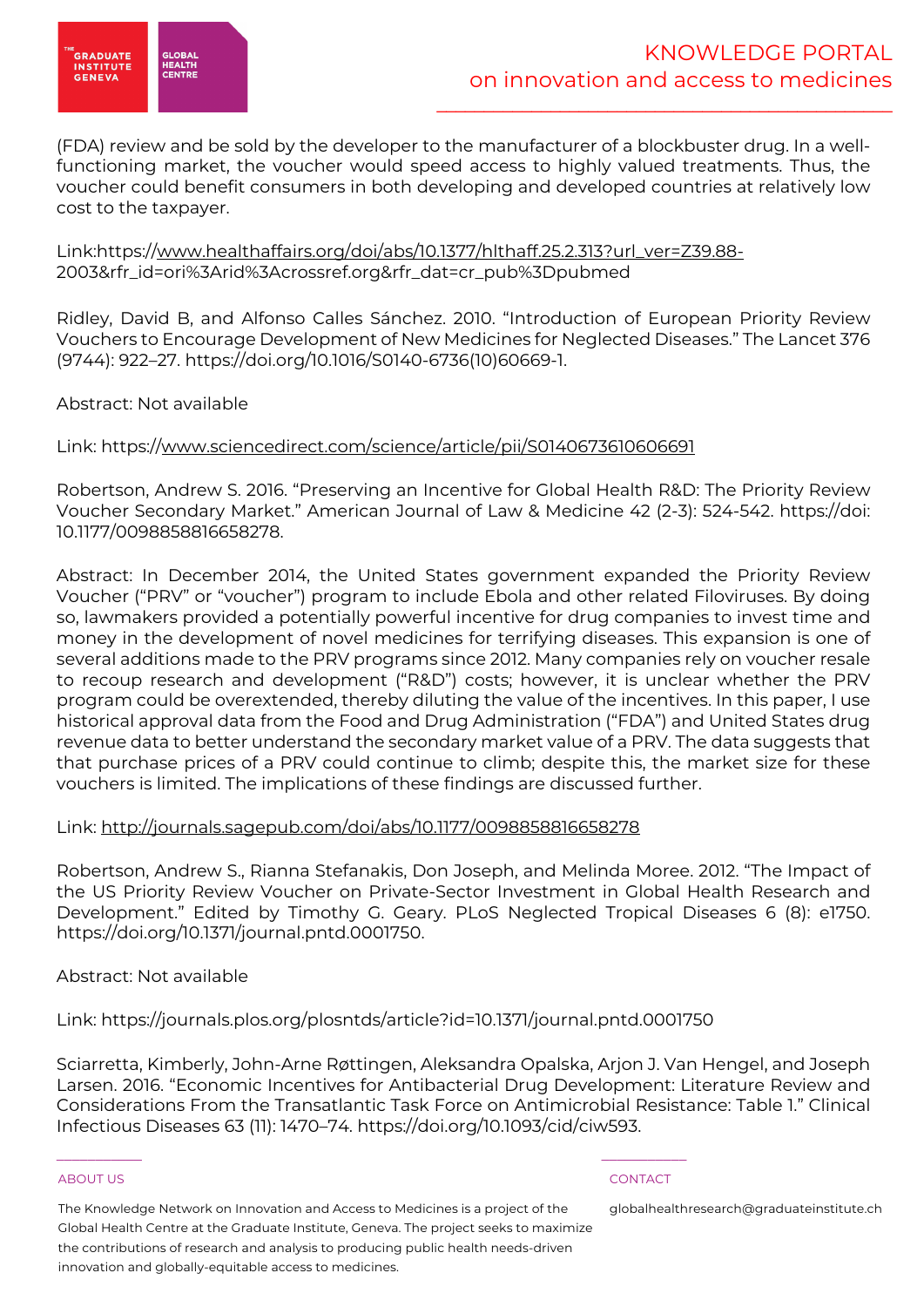

Abstract: The Trans-Atlantic Task Force on Antimicrobial Resistance (TATFAR) in 2015 was tasked with exploring economic incentives for antibacterial drug development and providing recommendations for potential global implementation. Due to the continual decline of pharmaceutical companies investing in new antibiotic development and the rise in antimicrobial resistance, there is an urgent need to examine market mechanisms that are appropriate to encourage small, medium, and large companies to reinvest in this space. This review provides a summary of the various models that have been proposed and highlights positions posed by several policy documents, peer-reviewed publications, organization proposals, and government-sponsored reviews. The findings support a form of a de-linkage model and a combination of push and pull incentive mechanisms. This level of consensus could culminate in global coordination of incentives that strike a balance of rewarding innovation and ensuring appropriate antibiotic use.

# Link: https://academic.oup.com/cid/article/63/11/1470/2526231

Sinha, Michael S., and Aaron S. Kesselheim. 2016. "Regulatory Incentives for Antibiotic Drug Development: A Review of Recent Proposals." Bioorganic & Medicinal Chemistry 24 (24): 6446– 51.

Abstract: Two primary regulatory mechanisms have been proposed to incentivize new antibiotic development: (1) changing Food and Drug Administration (FDA) approval processes to expedite antibiotic approval; and (2) offering enhanced possibilities for market exclusivity. Changes to the FDA regulatory approval process include greater reliance on surrogate endpoints such as biomarkers, use of noninferiority hypothesis designs for key preapproval clinical trials, and development of an expedited development track specific for antibiotics called the Limited Population pathway. The second strategy intended to encourage new antibiotic development has been to provide additional market exclusivity incentives based on regulatory approval. While these pathways have some positive attributes, they also present enhanced risks to patients associated with lower regulatory barriers and the market exclusivity incentives may not efficiently direct resources to the true origins of antibiotic innovation.

### Link: https://www.sciencedirect.com/science/article/pii/S096808961630640X

Sonderholm, Jorn. 2009. "IN DEFENCE OF PRIORITY REVIEW VOUCHERS." Bioethics 23 (7): 413– 20. https://doi.org/10.1111/j.1467-8519.2009.01753.x.

Abstract: Infectious and parasitic diseases cause enormous health problems in the developing world whereas they leave the developed one relatively unscathed. Research and development (R&D) of drugs for diseases that mainly affect people in developing countries is limited. The problem that relatively few drugs are available for diseases that cause an enormous burden of disease in the developing world is called the 'availability problem'. In recent years, the availability problem has received quite a bit of attention. A number of proposals have been fielded as to how this problem might be minimized. Wild-card patent extensions, advance market commitments, cash prizes and the Health Impact Fund are prominent examples of such proposals. These proposals can be thought of as pull-mechanisms for R&al. (2006), is described. A number of objections to this scheme are thereafter presented. A few

#### ABOUT US CONTACT AND RESERVE THE RELEASE OF THE RELEASE OF THE RELEASE OF THE RELEASE OF THE RELEASE OF THE RELEASE OF THE RELEASE OF THE RELEASE OF THE RELEASE OF THE RELEASE OF THE RELEASE OF THE RELEASE OF THE RELEASE O

The Knowledge Network on Innovation and Access to Medicines is a project of the Global Health Centre at the Graduate Institute, Geneva. The project seeks to maximize the contributions of research and analysis to producing public health needs-driven innovation and globally-equitable access to medicines.

 $\frac{1}{2}$  , and the set of the set of the set of the set of the set of the set of the set of the set of the set of the set of the set of the set of the set of the set of the set of the set of the set of the set of the set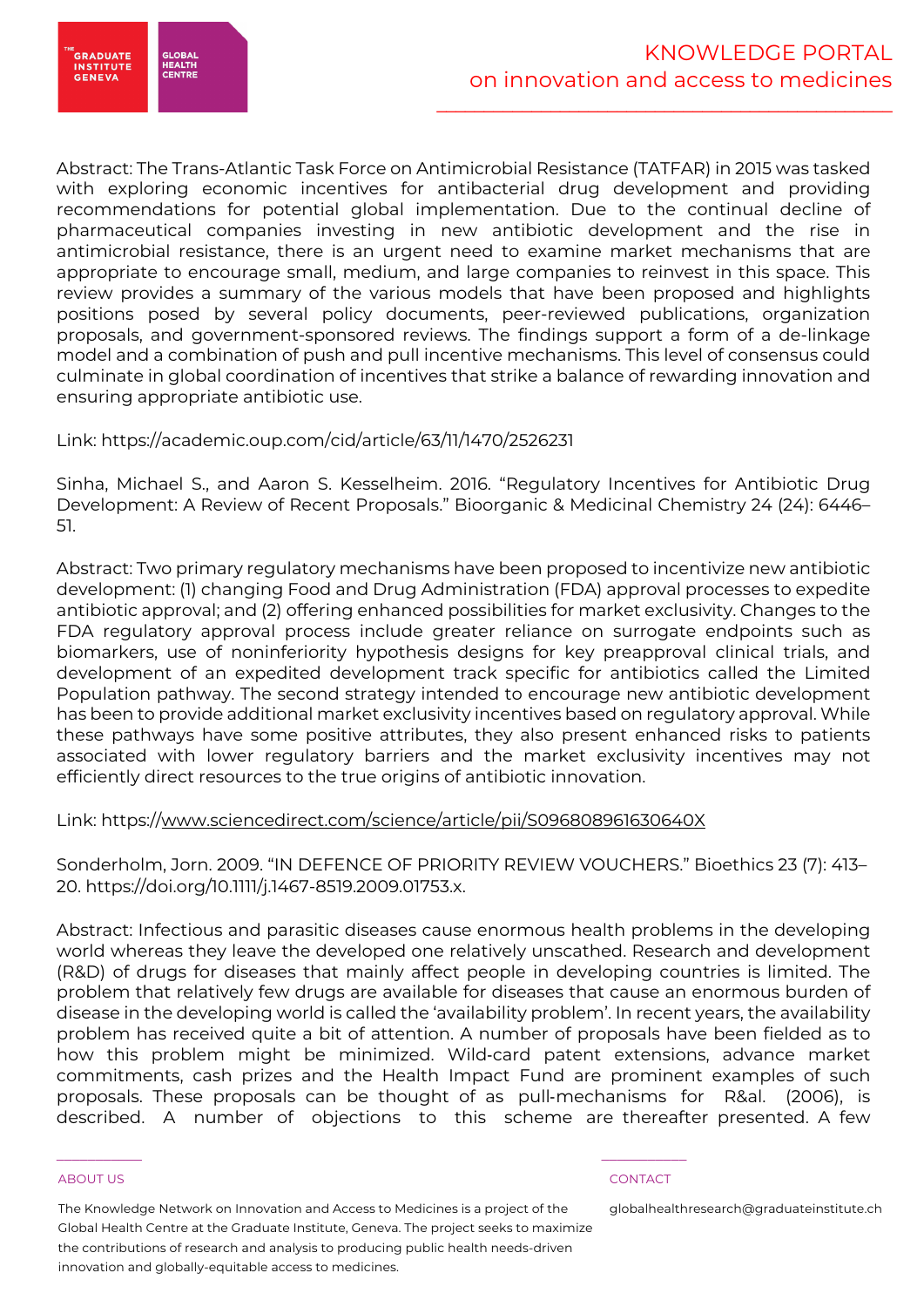

amendments to the original scheme are then suggested, and it is argued that with these amendments in place, the priority review voucher scheme constitutes an attractive way of stimulating R D of drugs for neglected diseases. What has been coined a 'priority review voucher' is another pull-mechanism. This paper is a critical discussion of this pull-mechanism. First, the original priority review voucher scheme, as proposed by Ridley et&D of drugs for neglected diseases.

### Link: https://onlinelibrary.wiley.com/doi/full/10.1111/j.1467-8519.2009.01753.x

Stefanakis, Rianna, Andrew S. Robertson, Elizabeth L. Ponder, and Melinda Moree. 2012. "Analysis of Neglected Tropical Disease Drug and Vaccine Development Pipelines to Predict Issuance of FDA Priority Review Vouchers over the Next Decade." Edited by Henry Grabowski. PLoS Neglected Tropical Diseases 6 (10): e1803. https://doi.org/10.1371/journal.pntd.0001803.

### Abstract: Not available

Link: https://journals.plos.org/plosntds/article?id=10.1371/journal.pntd.0001803

Sunyoto, Temmy, Julien Potet, and Marleen Boelaert. 2018. "Why Miltefosine—a Life-Saving Drug for Leishmaniasis—Is Unavailable to People Who Need It the Most." BMJ Global Health 3 (3): e000709. https://doi.org/10.1136/bmjgh-2018-000709.

Abstract: Miltefosine, the only oral drug approved for the treatment of leishmaniasis—a parasitic disease transmitted by sandflies—is considered as a success story of research and development (R&D) by a public-private partnership (PPP). It epitomises the multiple market failures faced by a neglected disease drug: patients with low ability to pay, neglect by authorities and uncertain market size. Originally developed as an anticancer agent in the 1990s, the drug was registered in India in 2002 to treat the fatal visceral leishmaniasis. At the time, miltefosine was considered a breakthrough in the treatment, making it feasible to eliminate a regional disease. Today, access to miltefosine remains far from secure. The initial PPP agreement which includes access to the public sector is not enforced. The reality on the ground has been challenging: shortages due to inefficient supply chains, and use of a substandard product which led to a high number of treatment failures and deaths. Miltefosine received orphan drug status in the USA; when it was registered there in 2014, a priority review voucher (PRV) was awarded. The PRV, meant to facilitate drug development for neglected disease, was subsequently sold to another company for US\$125 million without, to date, any apparent impact on drug access. At the heart of these concerns are questions on how to protect societal benefit of a drug developed with public investment, while clinicians worldwide struggle with its lack of affordability, limited availability and sustainability of access. This article analyses the reasons behind the postregistration access failure of miltefosine and provides the lessons learnt.

### Link:

https://gh.bmj.com/content/3/3/e000709?int\_source=trendmd&int\_medium=trendmd&int\_ca mpaign=tr endmd

#### ABOUT US CONTACT AND A RESERVE AND LODGED AT A RESERVE AND LODGED AT A RESERVE AND LODGED AT A RESERVE AND LODGED AT A RESERVE AND LODGED AT A RESERVE AND LODGED AT A RESERVE AND LODGED AT A RESERVE AND LODGED AT A RESERVE

The Knowledge Network on Innovation and Access to Medicines is a project of the Global Health Centre at the Graduate Institute, Geneva. The project seeks to maximize the contributions of research and analysis to producing public health needs-driven innovation and globally-equitable access to medicines.

 $\frac{1}{2}$  , and the set of the set of the set of the set of the set of the set of the set of the set of the set of the set of the set of the set of the set of the set of the set of the set of the set of the set of the set